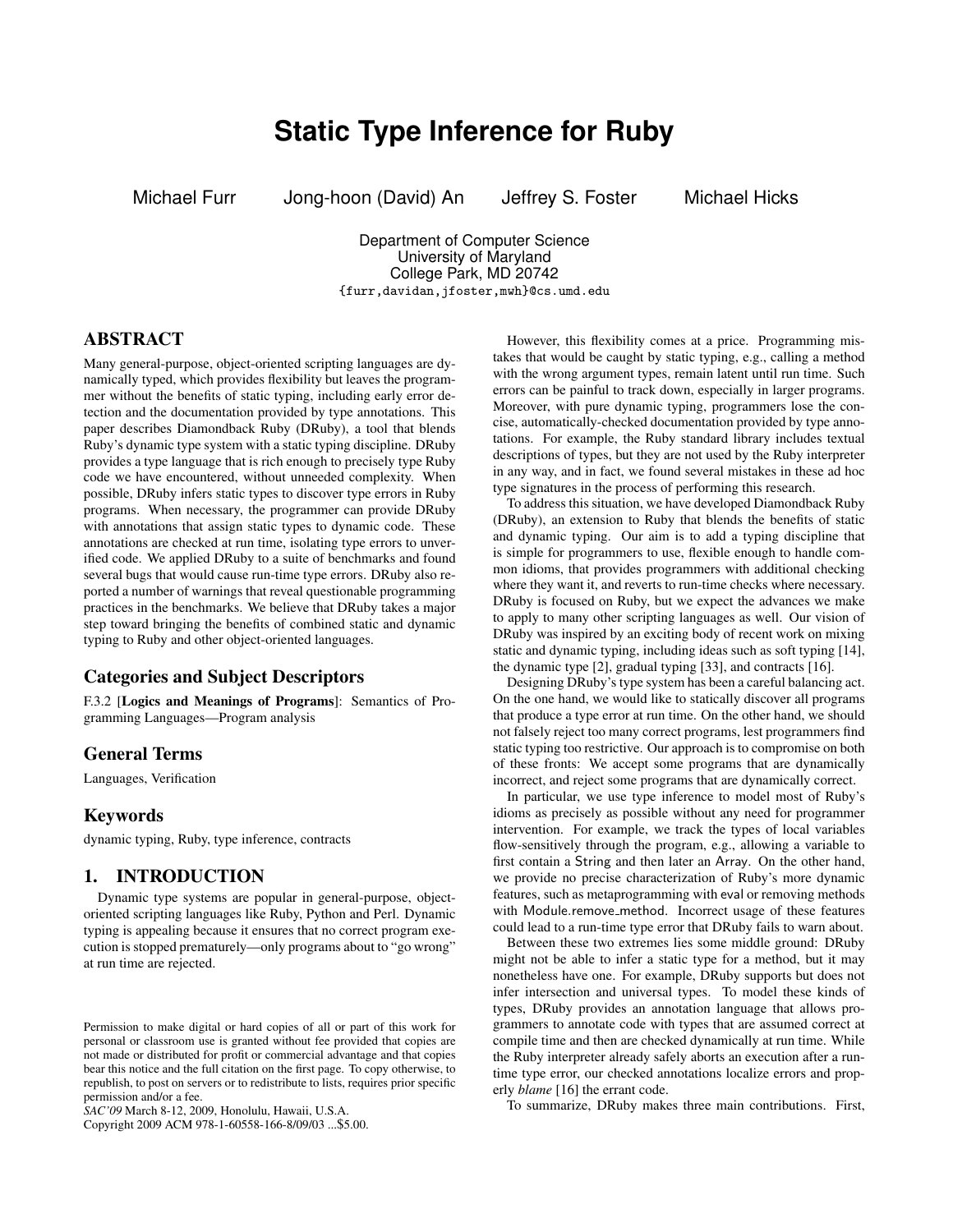DRuby includes a type language with features we found necessary to precisely type Ruby code: union and intersection types [28], object types (to complement nominal types) [1], a self type [12], parametric polymorphism [29], tuple types for heterogeneous arrays, and optional and variable arguments in method types.

Second, DRuby includes a surface type annotation syntax. Annotations are required to give types to Ruby's core standard library, since it is written in C rather than Ruby, and they are also useful for providing types for Ruby code that uses hard-to-analyze features. These annotations are dynamically checked and provide blame tracking, i.e., statically typed code is never blamed for a run-time type error. We believe our annotation language is easy to understand, and indeed it resembles the "types" written down informally in the standard library documentation.

Finally, DRuby includes a type inference algorithm to statically discover type errors in Ruby programs, which can help programmers detect problems much earlier than dynamic typing. By providing type inference, DRuby helps maintain the lightweight feel of Ruby, since programmers need not write down extensive type annotations to gain the benefits of static typing.

We have applied DRuby to a suite of benchmark programs ranging from 29–1030 lines of code. Our benchmarks are representative of the kinds of scripts programmers write with Ruby. DRuby found these 18 benchmarks to be largely amenable to static typing: it reported 5 potential errors and 16 warnings for questionable code compared to 16 false positives.

We believe that DRuby takes a major step toward combining the benefits of static and dynamic typing in object-oriented programming languages.

#### 2. STATIC TYPES FOR RUBY

We present DRuby's type system by example; we elide a full formal presentation due to space constraints. The design of DRuby was driven by experience—we included features expressive enough to type idioms common in our benchmark programs and the standard library APIs, but at the same time we tried to keep types easy for programmers to understand.

*Basic Types and Type Annotations.* In Ruby, everything is an object, and all objects are class instances. For example, 42 is an instance of Fixnum, **true** is an instance of TrueClass, and an instance of a class defined with **class** A...**end** is created with A.new. Thus, a basic DRuby type is simply a class name, e.g., Fixnum, TrueClass, A, etc. Classes can extend other classes, but a subclass need not be a subtype. The class Object is the root of the class hierarchy.

Although Ruby gives the illusion that built-in values such as 42 and **true** are objects, in fact they are implemented inside the Ruby interpreter in C code, and thus DRuby cannot infer the types of these classes. However, we can declare their types using DRuby's type annotation language. In DRuby, type annotations appear before the corresponding class or method declaration. All annotations appear on a line beginning with *##%*, and therefore appear as comments to the standard Ruby interpreter.

We developed a file base\_types.rb that annotates the "core library," which contains classes and globals that are pre-loaded by the Ruby interpreter and are implemented purely in C. This file includes types for portions of 185 classes and 17 modules, using 997 lines of type annotations in total. Our implementation analyzes base\_types.rb before applying type inference to a program.

For example, here is part of the declaration of class String, with *##%* removed for clarity:

> **class** String "+" : (String)  $\rightarrow$  String

#### insert : (Fixnum, String)  $\rightarrow$  String

... **end**

The first declaration types the method  $+$  (non-alphanumeric method names appear in quotes), which concatenates a String argument with the receiver and returns a new String. Similarly, the next line declares that insert takes a Fixnum (the index to insert at) and another String, and produces a new String as a result.

*Intersection Types.* Many methods in the standard library have different behaviors depending on the number and types of their arguments. For example, here is the type of String's include? method, which either takes a Fixnum representing a character and returns true if the object contains that character, or takes a String and performs a substring test:

> $include?$ : (Fixnum)  $\rightarrow$  Boolean  $include? : (String) \rightarrow Boolean$

The type of include? is an example of an *intersection type* [28]. A general intersection type has the form  $t$  and  $t'$ , and a value of such a type has *both* type  $t$  and type  $t'$ . For example, if A and B are classes, an object of type A **and** B must be a common subtype of both A and B. In our annotation syntax for methods, the **and** keyword is omitted (only method types may appear in an intersection), and each conjunct of the intersection is listed on its own line.

Another example of intersection types is String's slice method, which returns either a character or a substring:

| slice : (Fixnum) → Fixnum                     |
|-----------------------------------------------|
| slice : (Range) $\rightarrow$ String          |
| slice : (Regexp) $\rightarrow$ String         |
| slice : (String) $\rightarrow$ String         |
| slice : (Fixnum, Fixnum) $\rightarrow$ String |
| slice : (Regexp, Fixnum) → String             |
|                                               |

Notice that this type has quite a few cases, and in fact, the Ruby standard library documentation for this function has essentially the same type list.<sup>1</sup> Intersection types serve a purpose similar to method overloading in Java, although they are resolved at run time via type introspection rather than at compile time via type checking. Annotation support for intersection types is critical for accurately modeling key parts of the core library—74 methods in base\_types.rb use intersection types. Note that our inference system is currently unable to infer intersection types, as method bodies may perform ad-hoc type tests to differentiate various cases, and so they can currently be created only via annotations.

*Optional Arguments and Varargs.* One particularly common use of intersection types is methods with optional arguments. For example, String's chomp method has the following type:

chomp : () → String chomp : (String) → String

Calling chomp with an argument s removes s from the end of self, and calling chomp with no arguments removes the value of (global variable) \$/ from self. Since optional arguments are so common, DRuby allows them to be concisely specified by prefixing an argument type with ?. The following type for chomp is equivalent to the intersection type above:

chomp : (?String)  $\rightarrow$  String

DRuby also supports varargs parameters, specified as ∗t, meaning zero or more parameters of type  $t$  (the corresponding formal argument would contain an Array of  $t$ 's). For example, here is the type of delete, which removes any characters in the intersection of its (one or more) String arguments from self:

<sup>1</sup> http://ruby-doc.org/core/classes/String.html#M000858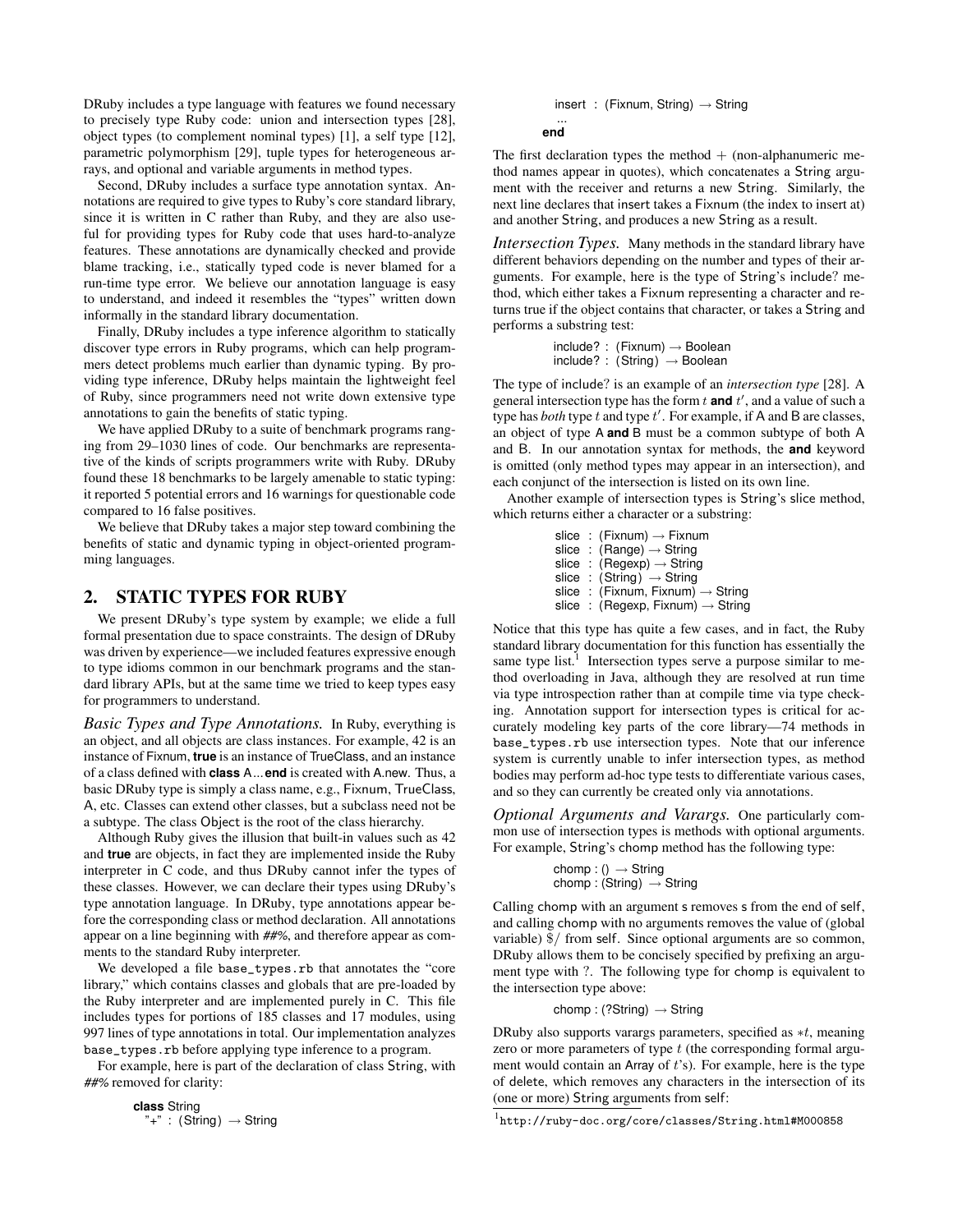```
delete : (String, ∗String) → String
```
Notice this type is equivalent to an intersection of an unbounded number of types.

*Union Types.* Dually to intersection types, DRuby supports *union types*, which allow programmers to mix different classes that share common methods. For example, consider the following code:

```
class A; def f () end end
class B; def f () end end
x = ( if ... then A.new else B.new)
x. f
```
Even though we cannot statically decide if  $x$  is an A or a B, this program is clearly well-typed at run time, since both classes have an f method. Notice that if we wanted to write a program like this in Java, we would need to create some interface I with method f, and have both A and B implement I. In contrast, DRuby supports union types of the form  $t$  or  $t'$ , where  $t$  and  $t'$  are types (which can themselves be unions) [24]. For example,  $\times$  above would have type A **or** B, and we can invoke any method on x that is common to A and B. We should emphasize the difference with intersection types here: A value of type A **and** B is both an A and a B, and so it has *both* A's and B's methods, rather than the union type, which has one set of methods or the other set, and we do not know which.

Note that the type Boolean used in the type of include? above is equivalent to TrueClass **or** FalseClass (the classes of true and false, respectively). In practice we just treat Boolean as a pseudoclass, since distinguishing true from false statically is essentially useless—most uses of Booleans could yield either truth value.

*The self type.* Consider the following code snippet:

```
class A; def me() self end end
class B < A; end
B.new.me
```
Here class A defines a method me that returns **self**. We could naively give me the type ()  $\rightarrow$  A, but observe that B inherits me, and the method invocation on the last line returns an instance of B, not of A. Thus we include the type of self as an implicit parameter to every method and bind it to the receiver. Similarly, the clone method of Kernel (a module included in all other classes) has type  $() \rightarrow$  **self**. Self annotations are de-sugared into a form of parametric polymorphism, described below.

*Object Types.* Thus far we have only discussed types constructed from class names and self. However, we need richer types for inference, so we can describe objects whose classes we do not yet know. For example, consider the following code snippet:

**def**  $f(x)$   $y = x foo$ ;  $z = x .bar$ ; **end** 

If we wanted to stick to nominal typing only, we could try to find all classes that have methods foo and bar, and then give x a type that is the union of all such classes. However, this would be both extremely messy and non-modular, since changing the set of classes might require updating the type of f.

Instead, DRuby includes *object types*  $[m_0 : t_0, \ldots, m_n : t_n]$ , which describes an object in which each method  $m_i$  has type  $t_i$ . The parameter x above has type [foo : ()  $\rightarrow$  t, bar : ()  $\rightarrow$  u] for some t and u. As another example, base\_types.rb gives the print method of Kernel the type

print :  $(*[to_s : () \rightarrow String]) \rightarrow NilClass$ 

Thus print takes zero or more objects as arguments, each of which has a no-argument to\_s method that produces a String. Object

types are critical to describe user code, but they are not that common in annotations for the core library. Only eight methods in base\_types.rb include object types.

Note that we do not include fields in the annotation syntax for object types since they cannot be accessed outside of the class's methods. During inference, we model fields flow-insensitively, giving a field the same type across all instances of its class.

*Parametric Polymorphism.* To give precise types to container classes, we use *parametric polymorphism*, also called *generics* in Java. For example, here is part of the Array class type, which is parameterized by a *type variable* t, the type of the array contents:

> **class** Array<t> at : (Fixnum)  $\rightarrow$  t collect</u>  $u$ : () {t  $\rightarrow$  u}  $\rightarrow$  Array $\lt$ u $>$ </u> ... **end**

As usual, type variables bound at the top of a class can be used anywhere inside that class. For example, the at method takes an index and returns the element at that index. Methods may also be parametrically polymorphic. For example, for any type u, the collect (map) method takes a code block (higher-order function) from t to u and produces an array of u.

DRuby uses parametric polymorphism internally for self types by including the method receiver as an implicit argument in the method signature. For example, we translate the method type for clone to the type  $\langle u \rangle$ : (u)  $\rightarrow$  u, where the receiver object of the method call is passed as the first argument.

*Mixins.* Ruby includes support for *modules* (a.k.a *mixins* [11]) for implementing multiple inheritance. For example, the following code defines a module Ordered, which includes an leq method that calls another method  $\Leftrightarrow$  (three-way comparison). Class Container mixes in Ordered via include and defines the needed  $\Leftrightarrow$  method.

| module Ordered<br>$def$ leg(x)                                                                                             | # module/mixin creation                          |  |  |  |
|----------------------------------------------------------------------------------------------------------------------------|--------------------------------------------------|--|--|--|
| $(self \Leftrightarrow x) \leq 0$                                                                                          | # note " $\Leftrightarrow$ " does not exist here |  |  |  |
| end end                                                                                                                    |                                                  |  |  |  |
| class Container<br>include Ordered<br>$\mathsf{def} \Leftrightarrow$ (other)<br>$\omega \approx \phi$ other get<br>end end | # mix in module<br># define required method      |  |  |  |

Standard object-oriented type systems would check all the methods in a class together, but DRuby cannot do that because of mixins, e.g., when typing leq, the actual ⇔ method referred to depends on where Ordered is included. Instead, whenever a method m invokes another method on self, DRuby adds the appropriate constraints to self, e.g., when typing leq, DRuby adds a constraint that self has a ⇔ method. Then when m is called, we check those constraints against the actual receiver. Typically modules also have polymorphic type signatures, so that they can be mixed into several different classes without conflating their types.

*Tuple Types.* The type Array<t> describes *homogeneous* arrays in which each element has the same type. However, since it is dynamically typed, Ruby also allows programmers to create heterogeneous arrays, in which each element may have a different type. This is especially common for returning multiple values from a function, and there is even special parallel assignment syntax for it. For example, the following code

```
def f () [1, true] end
a, b = f
```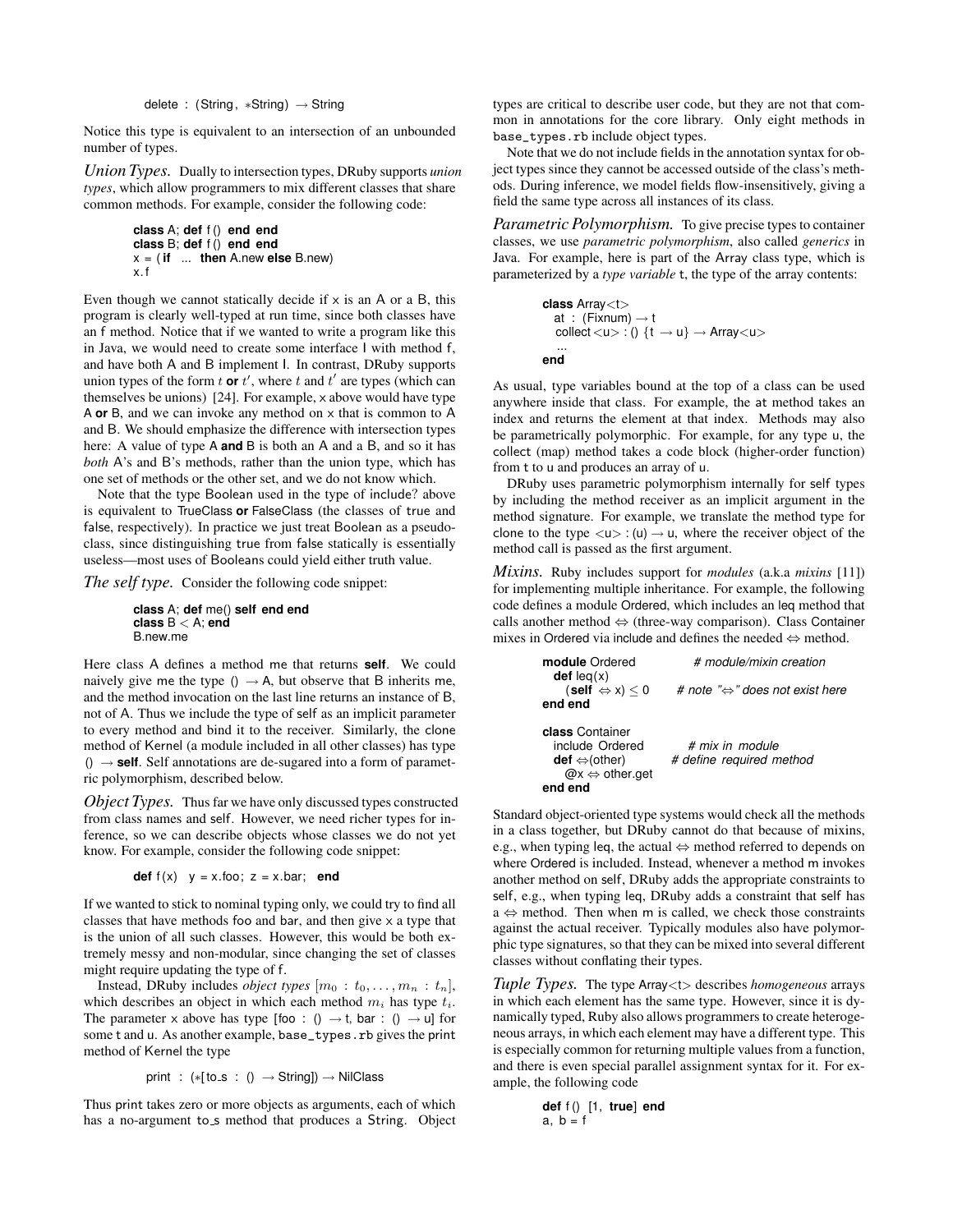assigns 1 to a and true to b. If we were to type f's return value as a homogeneous Array, the best we could do is Array<Fixnum **or** Boolean>, with a corresponding loss of precision.

DRuby includes a special type Tuple $\langle t_1, \ldots, t_n \rangle$  that represents an array whose element types are, left to right,  $t_1$  through  $t_n$ . When we access an element of a Tuple using parallel assignment, we then know precisely the element type.

Of course, we may initially decide something is a Tuple, but then subsequently perform an operation that loses the individual element types, such as mutating a random element or appending an Array. In these cases, we apply a special subsumption rule that replaces the type Tuple $with the type Array $or  $\ldots$  or  $t_n$ .$$ 

*First Class Methods.* DRuby includes support for another special kind of array: method parameter lists. Ruby's syntax permits at most one code block (higher-order function) to be passed to a method. For example, we can map  $\lambda x.x+1$  over an array as follows:

$$
[1, 2, 3]
$$
 collect  $\{|x| x + 1\}$  # returns  $[2, 3, 4]$ 

If we want to pass multiple code blocks into a method or do other higher-order programming (e.g., store a code block in a data structure), we need to convert it to a Proc object:

$$
f = \text{Proc.new } \{|x| \ x + 1\} \quad \text{# } f \text{ is } \lambda x.x + 1
$$
\n
$$
f \text{. call (3)} \quad \text{# returns 4}
$$

A Proc object can be constructed from any code block and may be called with any number of arguments. To support this special behavior, in base\_types.rb, we declare Proc as follows:

| class Proc $\hat{arg}$ , ret> | initialize | ;   | ();  | {'args} | to ret} | ... | Proof $\hat{arg}$ , ret> |
|-------------------------------|------------|-----|------|---------|---------|-----|--------------------------|
| call                          | ;          | ;   | args | to ret  |         |     |                          |
| end                           | ...        | ... | ...  | ...     |         |     |                          |

The Proc class is parameterized by a parameter list type  $\hat{ }$  args and a return type ret. The ^ character acts as a type constructor allowing parameter list types to appear as first class types. The initialize method (the constructor called when Proc.new is invoked) takes a block with parameter types ^args and a return type ret and returns a corresponding Proc. The call method takes then has the same parameter and return types.

As another example use of  $\hat{ }$ , consider the Hash class:

```
class Hash<k, v>
    initialize : () \{(\text{Hash} < k, v > k) \rightarrow v\} \rightarrow \text{Hash} < k, v >default proc : () → Proc<ˆ(Hash<k, v>, k),v>
end
```
The Hash class is parameterized by k and v, the types of the hash keys and values, respectively. When creating a hash table, the programmer may supply a default function that is called when an accessing a non-existent key. Thus the type of initialize includes a block that is passed the hash table (Hash $\langle k,v \rangle$ ) and the missing key (k), and produces a value of type v. The programmer can later extract this method using the default proc method, which returns a Proc object with the same type as the block.

*Types for Variables and Nil.* DRuby tracks the types of local variables flow-sensitively, maintaining a per-program point mapping from locals to types, and combining types at join points with unions. This allows us to warn about accesses to locals prior to initialization, and to allow the types of local variables to vary from one statement to another. For example, in the following code

> b = 42 *# b is a Fixnum (no length method)* # b is now a String (has a length method) b.length *# only look for length in String, not Fixnum*

we need flow-sensitivity for locals so to permit the call b.length.

We have to be careful about tracking local variables that may be captured by blocks. For example, in the code

> $x = 1$ foo ()  $\{ |y| x = y \}$  # pass in function  $\lambda y.x=y$

the value of  $x$  in the outer scope will be changed if foo invokes the code block. To keep our analysis simple, we track potentiallycaptured variables flow-insensitively, meaning they have the same type throughout the program. We also model class, instance (fields), and global variables flow-insensitively.

Finally, as it is common in statically typed OO languages, we treat nil as if it is an instance of any class. Not doing so would likely produce an excessive number of false alarms, or require a very sophisticated analysis.

*Constants and Scoping.* Class names in Ruby are actually just constants bound to special class objects. In general, constants, which are distinguished by being capitalized, can hold any value, and may be nested inside of classes and modules to create namespaces. For instance,

$$
class Aclass B
$$
X = 1end end
$$
$$

defines the classes A and A::B, and the non-class constant A::B::X. Identifying the binding of a particular constant is actually rather tricky, because it involves a search in the lexical scope in which the constant was created as well as the superclasses and mixins of the enclosing class. DRuby attempts to resolve the namespaces of all constants statically, and uses this information to construct the class hierarchy. For instance, in the definition **class** A < B, we need to find the binding for B to give A the right type.

*Unsupported features.* As we stated in the introduction, DRuby aims to be flexible enough to type common Ruby programming idioms without introducing needless complexity in its type system. Thus, there are a number of uses of Ruby that DRuby cannot type.

First, there are standard library methods with types DRuby cannot represent. For example, there is no finite intersection type that can describe Array.flatten, which converts an  $n$ -dimensional array to a one-dimensional array for any  $n$ .

Second, some features of Ruby are difficult for any static type system. In particular, Ruby allows classes and methods to be changed arbitrarily at run time (e.g., added to via class reopening or removed via the special undef statement). To keep DRuby practical, we assume that all classes and methods defined somewhere in the code base are available at all times. This may cause us to miss some type errors, and we leave addressing this assumption to future work.

Third, in Ruby, each object has a special *eigenclass* that can be modified without affecting other objects. For example, suppose x and y are both instances of Object. Then **def** x.foo () ... **end** adds method foo to the eigenclass of x but leaves y unchanged. Thus, after this declaration, we can invoke x.foo but not y.foo. DRuby is unable to model eigenclasses because it cannot always decide statically which object's type is being modified.

Finally, Ruby includes reflection (e.g., accessing fields by calling instance variable get) and dynamic evaluation (the eval method). Combined with the ability to change classes at run time, this gives programmers powerful metaprogramming tools. For example, our *text-highlight* benchmark includes the following:

```
ATTRIBUTES.each do |attr|
  code = '' def #{attr}(&blk) ... end''
  eval code
 end
```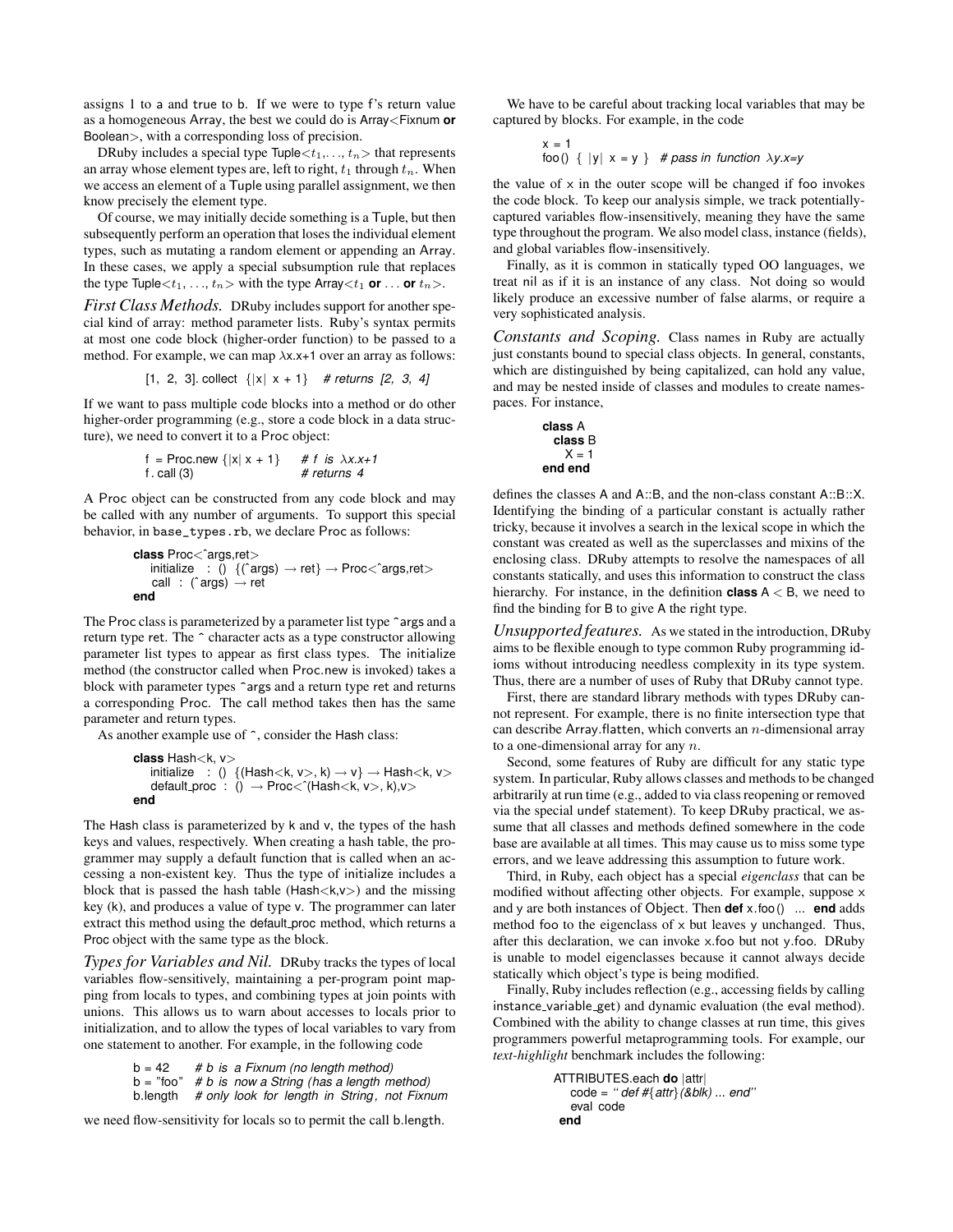This code iterates through ATTRIBUTES, an array of strings. For each element it creates a string code containing a new method definition, and then evaluates code. The result is certainly elegant methods are generated dynamically based on the contents of an array. However, no reasonable static type system will be able to analyze this code. Our analysis has no special knowledge of these constructs, and so when we encounter this code, we simply check that each is passed arguments of the correct type and ignore its evaluation behavior entirely (and would therefore emit a false positive if these methods are called). Ultimately, we think that approaches that mix analysis at compile time with analysis at run time (as done by RPython [7]) may be the best option.

# 3. TYPE INFERENCE

Our type inference system is constructed as a *constraint-based analysis*. We first traverse the entire program (including base\_ types.rb), visiting each statement once and generating constraints that capture dependencies between types. For example, if we see  $x.m()$ , we require that x have method  $m()$  by generating a constraint  $typ_x \leq [m : () \rightarrow \alpha]$ , meaning the type of x is a subtype of an object type with an  $m$  method. In general, constraints have the form  $\kappa \leq \kappa$  where  $\kappa$  ranges over various kinds of types (objects, parameter lists, blocks, etc.).

We resolve the generated set of constraints by exhaustively applying a set of rewrite rules. For example, given  $typ \leq \alpha$  and  $\alpha \leq typ'$ , we add the closure constraint  $typ \leq typ'$ . During this process, we issue a warning if any inconsistencies arise. For example, given  $A \leq [m : \text{meth\_typ}]$ , if the class A has no method m, we have found a type error. If we detect no errors, the constraints are satisfiable, and we have found a valid typing for the program.

Our constraint resolution process is a variation on fairly standard techniques [5, 19]. For example, given a constraint  $A \leq [m :$ *meth\_typ*], where  $A$  is a class name, we derive a new constraint  $A(m) \leq \text{meth\_typ}$ , where  $A(m)$  looks up m in A, searching for m in the superclasses and mixins of A if needed. When working with tuple types  $(typ_1, \ldots, typ_n)$  we allow them to be treated as array types, as outlined in Section 2.

When solving a constraint with unions on the right hand side, e.g.,  $typ_1 \leq typ_2$  or  $typ_3$ , we require  $typ_1$  to have a fully-resolved type that is equal to (not a subtype of) either  $typ_2$  or  $typ_3$ . These restrictions mean DRuby cannot find a solution to all satisfiable constraint systems, but keeps solving tractable. We place a similar restriction on constraints with intersection on the left-hand side.

## 4. CAST INSERTION

Annotations allow DRuby to interface with code it cannot statically verify, either because the code is written in C, or because it is too expressive for our type system. However, because DRuby trusts annotations to be correct, improperly annotated code may cause run-time type errors, and these errors may be misleading. For example, consider the following code:

```
1 ##% evil : () → Fixnum
```

```
2 def evil () eval ("2. to _s () '') end
```
*3* **def** f () **return**( evil () ∗ 3) **end**

```
f() - 4
```
Here we have annotated the evil method on line 1 to return a Fixnum, and given this assumption, DRuby verifies that the remainder of the program is statically type safe. However, evil uses eval to return the string "2." This does not cause a type error on line 3 because String has a method ∗ : Fixnum→String, but then the resulting String is returned to line 4, where the Ruby interpreter finally raises a NoMethodError, since String does not have a − method.

There are two problems here. First, DRuby has certified that line 4 will never cause a type error, and yet that is exactly what has occurred. Second, the error message gives little help in determining the source of the problem, since it accuses the return value of f of being incorrect, rather than the return value of evil .

We can solve this problem with higher-order contracts [16], which allow us to attribute the *blame* for this example correctly. To ensure that a method matches its annotation, we instrument each annotated method with run-time checks that inspect the parameters and return values of the method. DRuby ensures that "inputs" have the correct type, and the dynamic checks ensure the "outputs" match the static types provided to DRuby.

There is one catch, however: if a method has an intersection type, we may not know statically which parameter types were passed in, which might affect what result type to check for. For example, consider the following method:

$$
\begin{array}{l}\n\text{foo}: (\text{String}) \rightarrow \text{String} \\
\text{foo}: (\text{Fixnum}) \rightarrow \text{Fixnum}\n\end{array}
$$

Whether the result should be a String or a Fixnum depends on the input parameter type. Our instrumented code for this example (slightly simplified) looks like the following:

|                | alias untyped foo foo                                  |
|----------------|--------------------------------------------------------|
| 2              | $def$ foo $(arq)$                                      |
| $\beta$        | $sigs = [[String, String], [Fixnum, Fixnum]]$          |
| $\overline{4}$ | $result = untyped_foo(\text{arg})$                     |
| .5             | fail () unless sigs.include? [arg.class, result.class] |
| 6              | end                                                    |
|                |                                                        |

On line 1, we save the old foo method under the name untyped foo before defining a new version of foo on line 2. The annotated signature is then stored as a Ruby value in the variable sigs (line 3), and the original method is called on line 4. Finally, on line 5 we check to ensure that the combination of the argument class and return class are included in the list of possible signatures.

Currently, we support run-time checking for nominal types, union and intersection types, parameter lists with regular, optional, and vararg arguments, blocks, and polymorphic methods. We plan on expanding our support for annotations in future work, such as runtime checks for object types, annotations on individual expressions, and statically checked annotations.

## 5. IMPLEMENTATION

Ruby is a dauntingly large language, with many constructs and complex control flow. For instance, most branching statements have multiple forms, such as **if** e1 **then** e2 or the equivalent e2 **if** e1. Other statements like **return** e have behavior that varies by context. For instance, an occurrence of **return** e inside a block may cause control to return from the current block or from the enclosing method, depending on the form of the block definition.

To analyze Ruby programs, we developed a GLR parser for Ruby that produces an AST that preserves the details of the surface syntax. We then translate this AST into a smaller, simpler intermediate language we call the Ruby Intermediate Language (RIL). RIL normalizes redundant constructs, separates side-effect free expressions from statements, and makes all control flow explicit. Combined, these transformations make writing static analyses with RIL much easier than working directly with Ruby source code. DRuby maintains a mapping between RIL code and positions in the original Ruby source so we can report errors in terms of the Ruby code. Together, DRuby and RIL comprise approximately 15,000 lines of OCaml and 1,900 lines for the lexer and parser.

DRuby is a drop-in replacement for Ruby: the programmer invokes "druby *filename*" instead of "ruby *filename*." DRuby also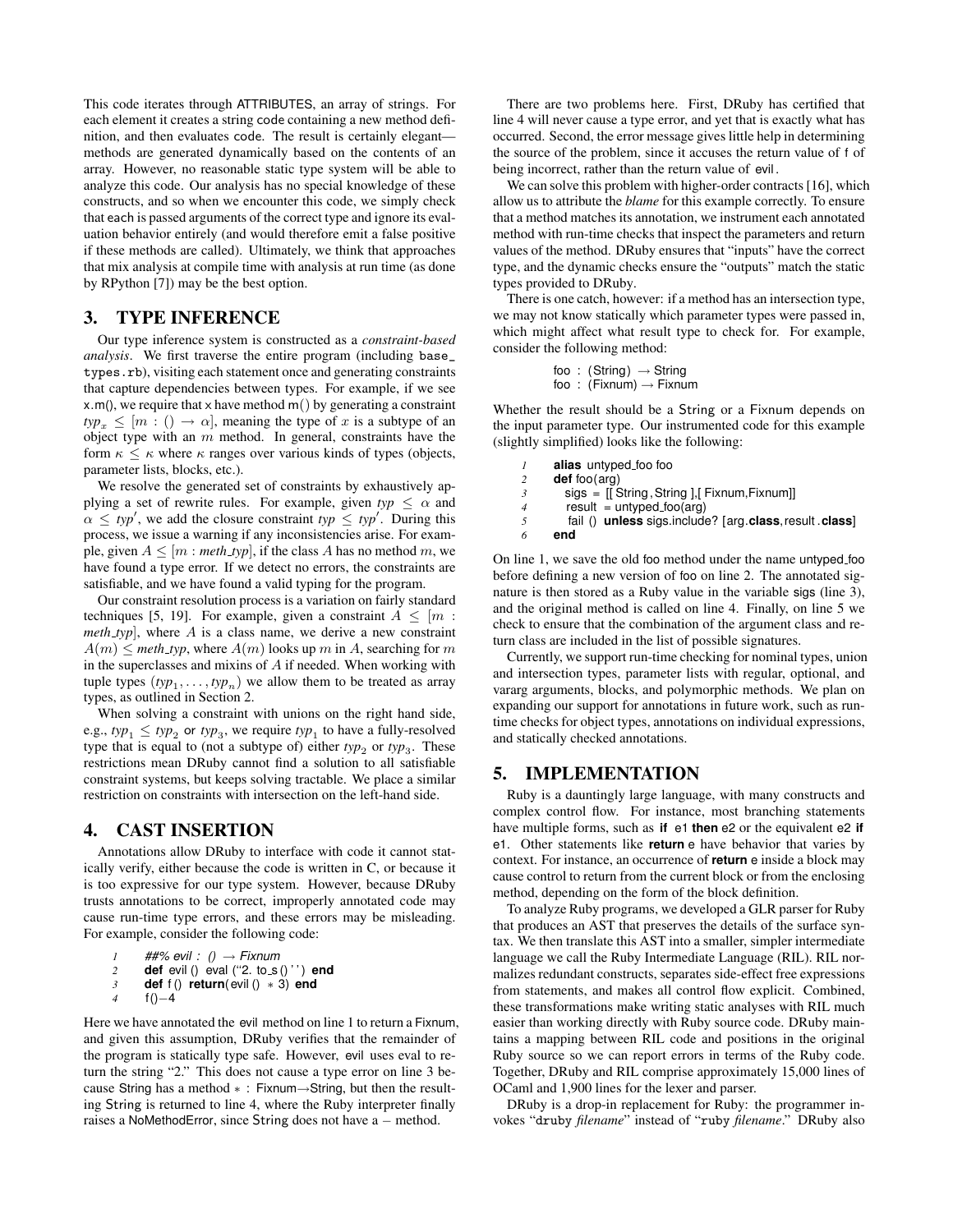| Program                   | LOC   | Changes   | $\overline{T}m(s)$ | E        | W              | FP             |
|---------------------------|-------|-----------|--------------------|----------|----------------|----------------|
| $pscan-0.0.2$             | 29    | None      | 3.7                | $\Omega$ | $\Omega$       | $\theta$       |
| hashslice-1.0.4           | 91    | S         | 2.2                | 1        | $\overline{0}$ | $\overline{2}$ |
| $sendq-0.0.1$             | 95    | S         | 1.9                | $\theta$ | 3              | $\theta$       |
| merge-bibtex              | 103   | None      | 2.6                | $\Omega$ | $\theta$       | $\overline{0}$ |
| substitution_solver-0.5.1 | 132   | S         | 2.5                | $\Omega$ | 4              | $\theta$       |
| style-check-0.11          | 150   | None      | 2.7                | $\Omega$ | $\theta$       | $\theta$       |
| ObjectGraph-1.0.1         | 153   | None      | 2.3                | 1        | $\Omega$       | 1              |
| $relative-1.0.2$          | 158   | S         | 2.3                | $\theta$ | 1              | 5              |
| vimrecover-1.0.0          | 173   | None      | 2.8                | 2        | $\Omega$       | $\theta$       |
| $itcf-1.0.0$              | 183   | S         | 4.7                | $\Omega$ | $\theta$       | 1              |
| sudokusolver-1.4          | 201   | $R-1$ , S | 2.7                | $\theta$ | 1              | 1              |
| $rawk-1.2$                | 226   | None      | 3.1                | $\Omega$ | $\Omega$       | $\overline{c}$ |
| $pit-0.0.6$               | 281   | $R-2, S$  | 5.3                | $\theta$ | $\Omega$       | 1              |
| rhotoalbum-0.4            | 313   | None      | 12.6               | $\theta$ | 1              | $\theta$       |
| $gs$ -phone-0.0.4         | 827   | S         | 37.2               | $\Omega$ | $\theta$       | $\theta$       |
| StreetAddress-1.0.1       | 877   | $R-1$ , S | 6.4                | $\Omega$ | $\theta$       | $\theta$       |
| $ai4r-1.0$                | 992   | $R-10S$   | 12.2               | 1        | 6              | 1              |
| $text$ -highlight-1.0.2   | 1,030 | $M-2$ , S | 14.0               | $\theta$ | 0              | $\overline{c}$ |

Figure 1: Experimental Results

accepts several custom options to control its behavior, e.g., to specify the location of base\_types.rb. Another option instructs DRuby to execute the script with Ruby after performing its analysis (even in the presence of static type errors), which can be useful for testing specific execution paths during development. When DRuby is run, it first loads in the library annotations in base\_types.rb, and then analyzes the "main" program passed as a command line argument. Ruby programs can load code from other files by invoking either require or load. When DRuby sees a call to one of these methods, it analyzes the corresponding file if the name is given by a string literal, and otherwise DRuby issues an error.

Language constructs like new and include, which appear to be primitives, are actually method calls in Ruby. However, because they implement fundamental language operations, DRuby recognizes calls to these methods syntactically and models them specially, e.g., creating a new class instance, or adding a mixin module. Thus if a Ruby program redefines some of these methods (a powerful metaprogramming technique), DRuby may report incorrect results. DRuby also has special handling for the methods attr, attr\_accessor, attr\_writer, and attr\_reader, which create getter and/or setter methods named according to their argument.

## 6. EXPERIMENTAL EVALUATION

We evaluated DRuby by applying it to a suite of programs gathered from our colleagues and RubyForge. We believe these programs to be representative of the kind of small to medium sized scripts that people write in Ruby and that can benefit from the advantages of static typing. The left portion of Figure 1 lists the benchmark names, their sizes as computed by SLOCCount [40], and the number and kinds of changes required to be analyzable by DRuby (discussed below). The analyzed code includes both the application or library and any accompanying test suite.

Our current implementation does not analyze the standard library due to its frequent use of dynamic language features. Instead, we created a stub file with type annotations for the portion of the standard library, 120 methods in total, used by our benchmarks. Surprisingly, we found that although the standard library itself is quite dynamic, the APIs revealed to the user very often have precise static types in DRuby. For those benchmarks that supplied test suites (8 of the 18), we ran the test suite with and without dynamic annotation checking enabled. None of the dynamic checks failed, and the overhead was minimal. Five test suites took less than one

second with and without dynamic checking. The remaining three test suites ran in 2, 6, and 53 seconds and had overheads of 7.7%, 0.37%, and -12% respectively. The last test suite actually ran faster with our instrumentation, likely due to interactions with the Ruby virtual machine's method cache.

We made three kinds of changes to the benchmarks to analyze them. First, the benchmarks labeled with "R" included require calls that were passed dynamically constructed file names. For instance, the test suite in the *StreetAddress* benchmark contained the code

require File .dirname( **FILE** ) + ' ../ lib /street address'

In the benchmarks that used this technique, we manually replaced the argument of require with a constant string.

Second, several of the benchmarks used a common unit testing framework provided by the standard library. This framework takes a directory as input, and invokes any methods prefixed by test\_contained in the Ruby files in the directory. To ensure we analyzed all of the testing code, we wrote a stub file that manually required and executed these test methods, simulating the testing harness. Benchmarks with this stub file are labeled with "S."

Finally, the *text-highlight* benchmark used metaprogramming (as shown in Section 2) to dynamically generate methods in two places. DRuby did not analyze the generated methods and hence thought they were missing, resulting in 302 false positives the first time we ran it. We manually replaced the metaprogramming code with direct method creation, eliminating this source of imprecision.

#### 6.1 Experimental Results

The right portion of Figure 1 shows the running times for DRuby, the number of errors, the number of warnings, and the number of false positives. Times were the average of 5 runs on an AMD Athlon 4600 processor with 4GB of memory. We define *errors* (E) as source locations that may cause a run-time type error, given appropriate input, and *warnings* (W) as locations that do not cause a run-time error for any input, but involve questionable programming practice. *False positives* (FP) are locations where DRuby falsely believes a run-time error can occur, but the code is actually correct.

For these 18 programs, DRuby runs quickly (under 7 seconds except four mid-size benchmarks), producing 37 messages that we classified into 5 errors, 16 warnings, and 16 false positives.

*Errors.* The 5 errors discovered by DRuby occurred in 4 benchmarks. The error in *ai4r* was due to the following code:

#### **return** rule not found **if** !@values.include?(value)

There is no rule not found variable in scope at this point, and so if the condition ever returns true, Ruby will signal an error. Interestingly, the *ai4r* program includes a unit test suite, but it did not catch this error because it did not exercise this branch. The two errors in *vimrecover* were also due to undefined variables, and both occurred in error recovery code.

The error in *hashslice* is interesting because it shows a consequence of Ruby's expressive language syntax, which has many subtle disambiguation rules that are hard to predict. In *hashslice*, the test suite uses assertions like the following:

> assert\_nothing\_raised { @hash['a', 'b'] = 3, 4 } assert\_kind\_of (Fixnum, @hash['a', 'b'] = 3, 4)

The first call passes a code block whose body calls the []= method of @hash with the argument [3,4] . The second call aims to do a similar operation, verifying the return value is a Fixnum. However, the Ruby interpreter (and DRuby) parse the second method call as having three arguments, not two as the author intended (the literal 4 is passed as the third argument). In the corresponding standard library stub file, this method is annotated as the following: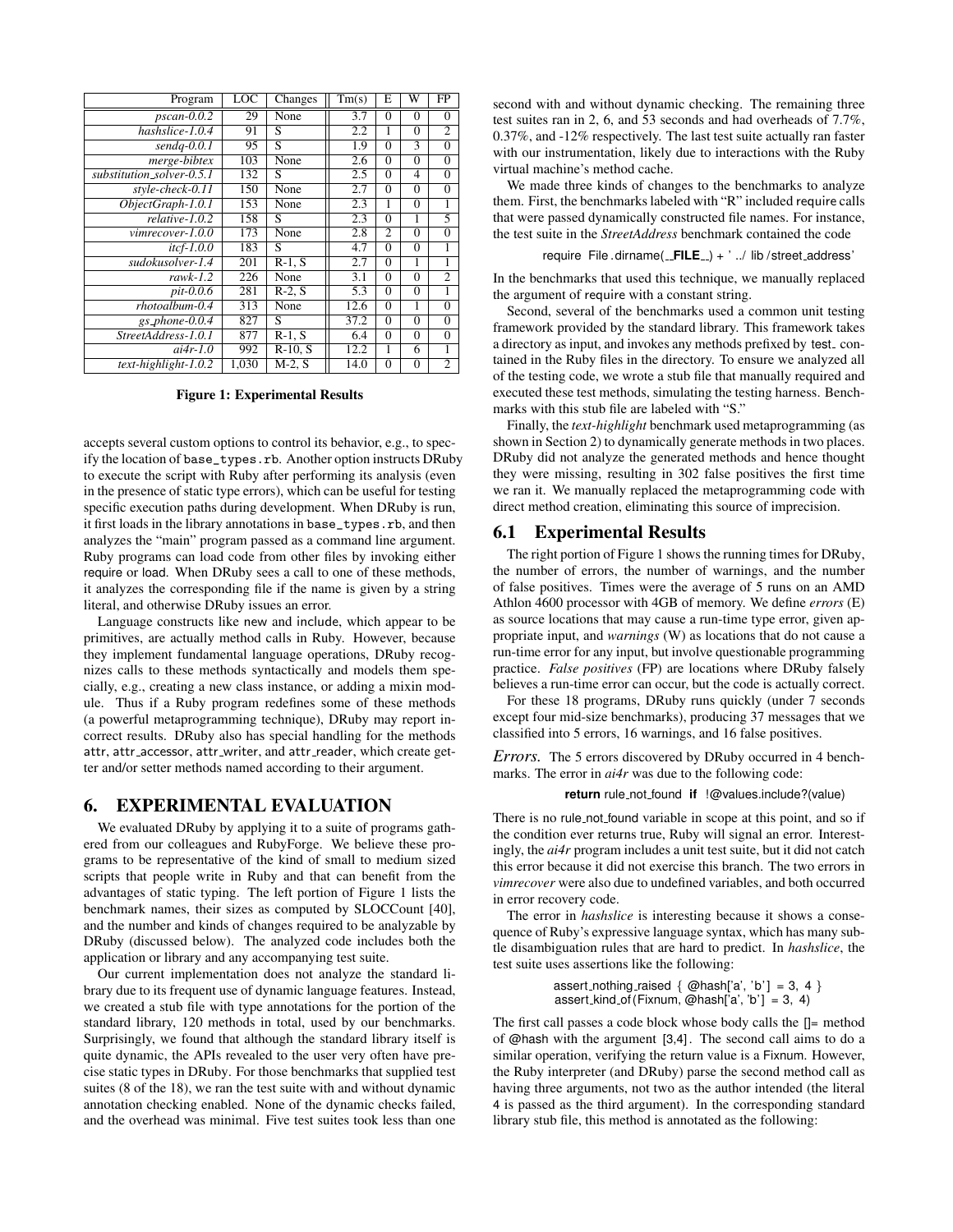assert\_kind\_of <t >: (Class, t, ?String)  $\rightarrow$  NilClass

Because 4 is a Fixnum and not a String, DRuby considers this a type error. Although our type annotation matches the documentation for assert kind of, the actual implementation of the method coerces its third argument to a string, thus masking this subtle error at run time.

The last error is in *ObjectGraph*, which contains the following:

\$baseClass = ObjectSpace.each object(Class) { |k| **break** k **if** k.name == baseClassName }

The method each object takes a code block, applies it to each element of the collection, and returns the total number of elements visited (a Fixnum). However, the block supplied above terminates the iteration early (**break** k), returning a specific element that has type Class. The programmer intended the loop to always terminate in this fashion, using \$baseClass throughout the program as a Class, not a Fixnum. However, it is easy to make the loop terminate normally and therefore return a Fixnum, since the above code depends on data provided by the end user.

*Warnings.* 14 of the 16 reported warnings are due to a similar problem. Consider the code "5.times { | i | print "∗" }", which prints five stars: The times function calls the code block  $n$  times (where *n* is the value of the receiver), passing the values  $0..n - 1$ as arguments. In the above code, we never used parameter i, but we still included it. However, Ruby allows blocks to be called with too many arguments (extra arguments are ignored) or too few (missing arguments are set to **nil**). We think this is bad practice, and so DRuby reports an error if blocks are called with the wrong number of arguments, resulting in these 14 warnings. If the user intends to ignore block parameters, they can supply an anonymous vararg parameter such as 5.times {|∗| ...} to suppress the warning.

Of the two remaining warnings, one occurs in *substitution solver*, which contains the block arguments |tetragraph, freq| instead of |(tetragraph, freq)|. In the former case, DRuby interprets the block as taking two arguments, whereas the latter is a single (tuple) argument. As each calls the block with only a single argument, DRuby signals an error. As it turns out, Ruby is fairly lenient, and allows the programmer to omit the parentheses in this case. However, we feel this leads to confusing code, and so DRuby always requires parentheses around tuples used in pattern matching.

The last warning occurs in *relative*, which, similarly to *Object-Graph*, calls an iterator where all executions are intended to exit via a **break** statement. In this case, the normal return path of the iterator block appears to be infeasible, and so we classify this as a warning rather than an error.

*False positives.* DRuby produced a total of 16 false positives, due to several causes. Three false positives are due to union types that are discriminated by run-time tests. For example, one of the methods in the *sudokusolver* benchmark returns either **false** or an array, and the clients of this method check the return values against **false** before using them as arrays. DRuby does not model type tests to discriminate unions, and a technique such as occurrence types [39] could improve precision in these circumstances.

Three additional false positives occurred because a benchmark redefined an existing method, which DRuby forbids since then it cannot tell at a call site whether the previous or the redefined method is called. (Unlike statically typed object-oriented languages, redefined methods in Ruby can have radically different types.)

The remaining false positives occurred because DRuby could not resolve the use of an intersection type; because DRuby could not locate the definition of a constant; because of a wrapper around require that dynamically changed the argument; and because of rebinding of the new method.

# 7. RELATED WORK

Many researchers have previously studied the problem of applying static typing to dynamic languages. Some of the earliest work in this area is *soft typing* for Scheme, which uses a set-based analysis to determine what data types may reach the destructors in a program [14, 6, 41, 18]. Typed Scheme adds type annotations and type checking to Scheme [39]. One of the key ideas in this system is *occurrence types*, which elegantly model type testing functions used to discriminate elements of union types. As mentioned earlier, DRuby support for occurrence types would be useful future work.

Several researchers investigated static typing for Smalltalk, a close relation of Ruby. Graver and Johnson [20] propose a type checking system that includes class, object, union, and block types. Strongtalk [35], a variant of Smalltalk extended with static types, has a similar system with additional support for mixins [10]. Spoon [34] and RoelTyper [42] each a present type system that trades precision for scalability. Agesen et al. [4, 3] explored type inference for Self, which is an object-based (rather than class-based) language. DRuby differs from these system as it integrates both static type inference and dynamically checked annotations.

Type inference for Ruby has been proposed before. Kristensen [25] claims to have developed a Ruby type inference system, but his thesis is not available on-line, and emails requesting it were not returned. Morrison [27] developed a type inference algorithm that has been integrated into RadRails, an IDE for Ruby on Rails. In RadRails, type inference is used to select the methods suggested during method completion. There is no formal description of Rad-Rails's type inference algorithm, but it appears to use a simple intraprocedural dataflow analysis, without support for unions, object types, parameter polymorphic, tuples, or type annotations.

Several type systems have been proposed to improve the performance of dynamic languages. The CMUCL[26] and SBCL[31] Lisp compilers use type inference to catch some errors at compile time, but mainly rely on inference to eliminate runtime checks. Similarly, aggressive type inference [9], Starkiller [30], and a system proposed by Cannon [13] all infer types for Python code to improve performance. RPython is a statically-typed subset of Python designed to compile to JVM and CLI bytecode [7]. RPython includes type inference, though it is unclear exact what typing features are supported. One interesting feature of RPython is that it performs type inference after executing any load-time code, thus providing some support for metaprogramming.

There are several proposals for type inference for Javascript [8, 37]. The proposed ECMAScript 4 (Javascript) language includes a rich type annotation language with object types, tuple types, parametric polymorphism, and union types [22]. The challenges in typing Ruby are somewhat different than for Javascript, which builds objects by assigning pre-methods to them rather than using classes.

Aside from work on particular dynamic languages, the question of statically typing dynamic language constructs has been studied more generally. Abadi et al. [2] propose adding a type Dynamic to an otherwise statically typed language. Quasi-static typing takes this basic idea and makes type coercions implicit rather than explicit [36]. Gradual type systems improve on this idea further [33, 23], and have been proposed for object-oriented type systems [32]. Sage mixes a very rich static type system with the type Dynamic [21]. Tobin-Hochstadt and Felleisen [38] present a framework for gradually changing program components from untyped to typed.

Finally, our run-time type checks are based heavily on contracts, which were developed as the dynamic counterpart to static types to generalize and extend run-time assertions [17, 15]. An important property of contracts is to track *blame* through a program to ensure that when a contract is violated, the cause of the failure is correctly